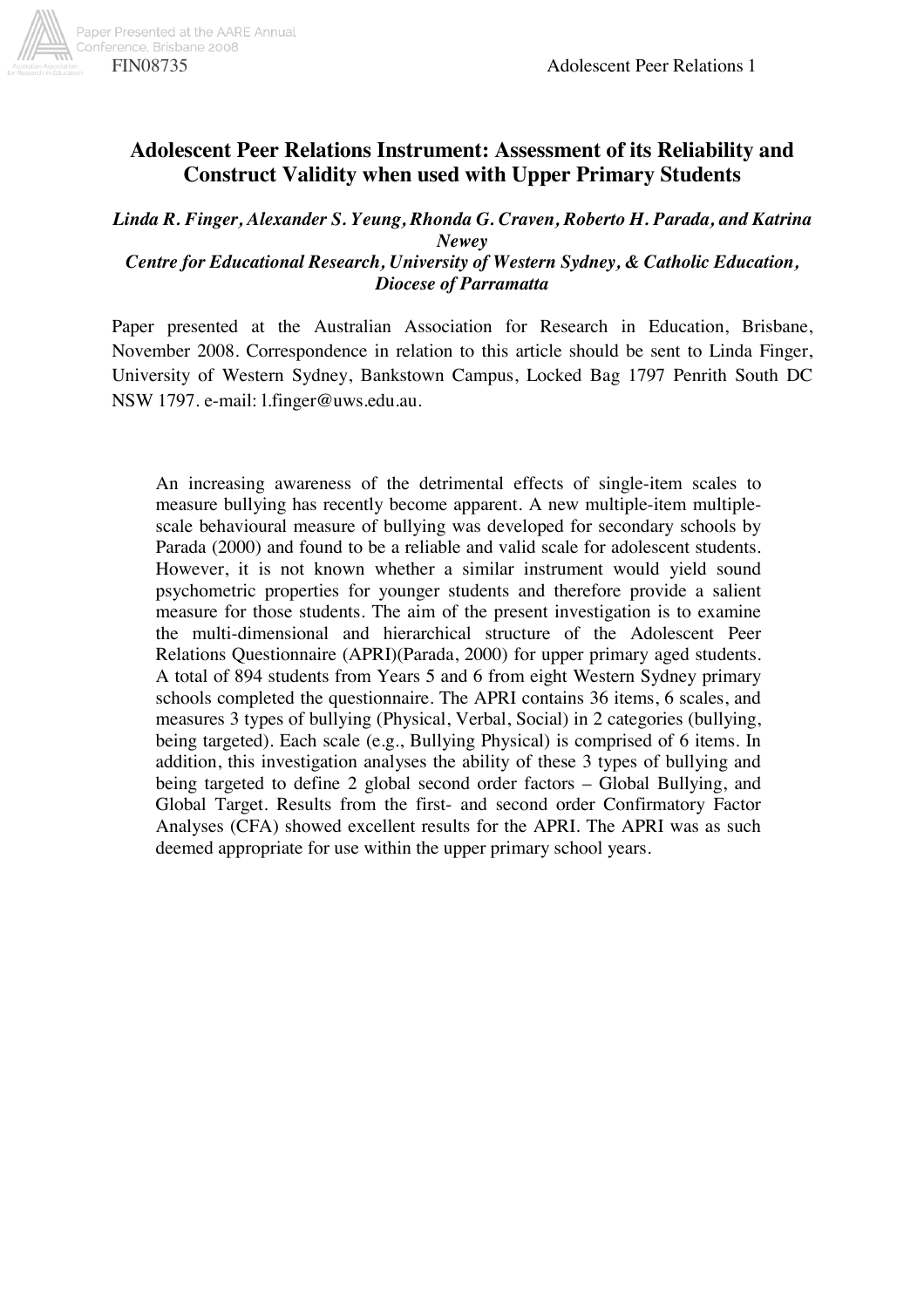

Research on bullying has continued to develop over the last 20 years. While intervention and understanding has grown, there has been little development in the area of measurement and analysis. More specifically, only recently have issues of robust instrumentation and advanced analysis of bullying surfaced in bullying literature (Marsh, Parada, Craven, Finger, 2004; Parada, 2006).

For example, bullying literature has advanced with the understanding that bullying can occur in more than one form, with typically 3 being hypothesised (physical, verbal, social). Yet instruments to measure bullying have continued to investigate bullying with the use of single-item measures. Only recently has bullying literature advanced with the inclusion of a multi-item multi-scale behavioural scale. In addition, while some measures have attempted to include behavioural scales, many of these have failed to be rigorously tested. The only measure of bullying we are aware of which has successfully undergone psychometric testing with secondary students, is the Adolescent Peer Relations Instrument – APRI (Parada, 2000, 2006). However, it is not evident how well a modified version of this instrument would measure bullying behaviours of pre-adolescent students.

# **Bullying: Definition and Implications for Measurement**

Bullying has been defined as behaviours executed by one or more people to intentionally inflict harm on others (Parada & Craven, 2002; Schuster, 1996). Researchers tend to agree that this happens repeatedly and in different ways (Crick et al., 2001; Lowenstein, 1977). More recently, bullying has been differentiated from other behaviours used by students which are often mistaken for bullying such as teasing (see Parada, 2000, 2006); and peer conflict (see Finger, Craven, Parada, & Yeung, 2007).

In particular, researchers agree that bullying happens in at least three distinct ways: (1) physical; (2) verbal; and (3) social (Crick et al., 2001; Lowenstein, 1977). However, research to support the three-factor a priori theory has been mostly unsuccessful (e.g. Björkqvist, Lagerspetz, & Kaukiainen, 1992; Crick et al., 2001; Rigby & Slee, 1999; Salmivalli, Kaukiainen, & Lagerspetz, 2000). The only studies to support the specific three-factor structure were found using the psychometrically tested APRI (Marsh, Parada, Craven, & Finger, 2004; Parada, 2006). These studies used structural equation modelling techniques to perform Confirmatory Factor Analysis (CFA) on data from secondary student cohorts. Three factors for bullying and three factors for being targeted were extracted. Reliability estimates for the study conducted by Marsh et al. (2004) ranged from .82 to .93, with similarly high estimates found by Parada (2006). In addition, for both studies, the behavioural items which were used to measure the three a priori factors loaded only on those factors (physical, verbal, and social types) they were designed to measure. Marsh et al. further proposed and found that a second order factor structure was evident. The high correlations between the bullying scales, and the high correlations between the target scales were suggestive of this higher order model. Two second order factors – Global Bullying and Global Target – were defined by the first-order factors and represented a total amount of bullying. While this instrument was designed for secondary students, it is not clear whether a modified version of this measure, including the first- and second order models would serve as a salient measure for younger pre-adolescent children. This research aims to test the psychometric properties of the APRI instrument for Year 5 and 6 students. This investigation has the potential to facilitate advances in on bullying theory, research, and intervention by identifying a psychometrically sound measure of bullying which can be used with pre-adolescent primary school students.

# **Aims and Hypotheses**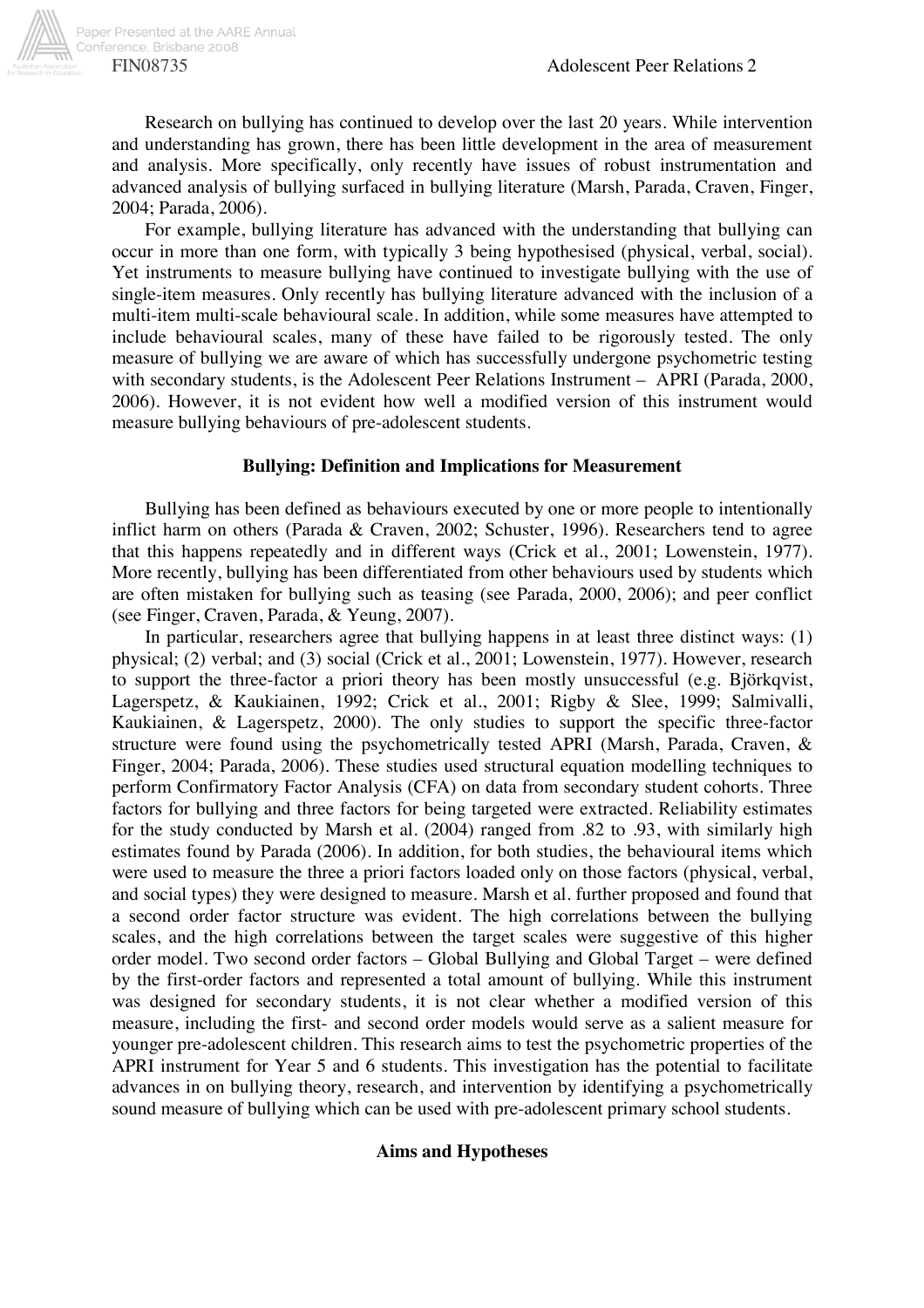

Paper Presented at the AARE Annual Conference, Brisbane 2008

The present investigation is designed to improve the accuracy of research to measure and analyse involvement in bullying, including the different types of bullying, as well as total measures of them. A broad overarching question of this investigation is: Is the APRI a reliable and psychometrically sound instrument for Year 5 and 6 primary aged students?

# *Aims*

To test the psychometric properties of the APRI with upper primary aged students to ascertain: (a) reliability; (b) a priori first-order factor structure (six scales - three types of behaviours used to bully others [Physical, Verbal, Social], and three ways of being targeted [Physical, Verbal, Social]), and (c) the a priori second order hierarchical factor structure (whether a total bully and total target scale serve as two second order factors).

# *Statement of Hypotheses*

We hypothesise that (a) the six scales from the APRI (Bullying Physical, Bullying Verbal, Bullying Social, Target Physical, Target Verbal, and Target Social) will be reliable measures, and (b) the a priori six first-order factor structure and two second order factors: Global Bully (Bullying Physical, Bullying Verbal, Bullying Social) and Global Victim (Target Physical, Target Verbal, Target Social) of the APRI will be demonstrated using CFA.

### **Method**

# *Participants*

This investigation was undertaken with 894 primary school students ( $n<sup>male</sup> = 455$ ,  $n<sup>Year five</sup>$ = 455), recruited from eight Catholic Education, Diocese of Parramatta Primary Schools (encompassing the Western Sydney Region). Participants comprised Year 5 and 6 students. Responses to the questionnaires were manually assessed for unusual patterns and unreliable data. Responses deemed inappropriate were omitted from the study.

# *Procedure*

Students with parental permission to participate were told about the purpose of the study by trained research assistants and invited to participate based on informed consent. Administration of the questionnaire was completed by research assistants who read aloud the questionnaire to students in intact classes so that all students were able to follow along at the same pace. The APRI was administered in a battery with other instruments over two 45 minute sessions (one before and one after recess), with approximately a 10-minute break during the two sessions.

#### *Instruments*

This six-scale APRI instrument measures three types of behaviours used to bully others (Physical, Verbal, Social) and three ways of being targeted (Physical, Verbal, and Social). In total 18 items were used to measure bullying and 18 items used to measure being bullied. However, two words within the instrument were modified to accommodate for primary school aged students. These were 'remark' modified to 'comment', and 'ridiculed' modified to 'embarrassed' (refer to Table 1 for items used). All items were measured on a six-point Likert response scale (1 = Never, 2 = Sometimes, 3 = Once or twice a month, 4 = Once a week,  $5 =$  Several times a week,  $6 =$  Every day). Responses closer to 1 represented small amounts of bullying or being bullied, whereas scores closer to 6 represented frequent amounts of bullying or being bullied.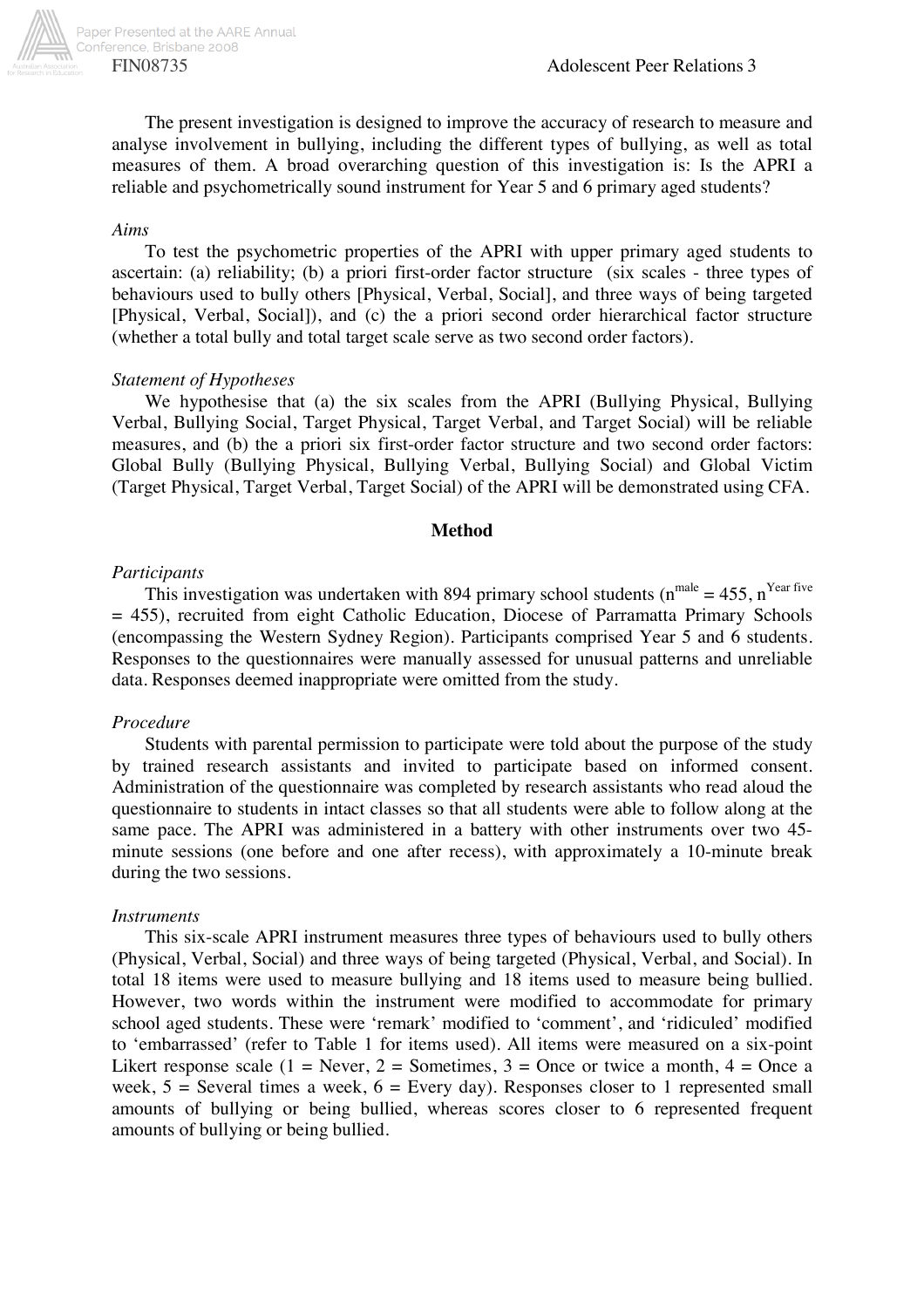

Table 1.

| Scale                  | Item                                                       |
|------------------------|------------------------------------------------------------|
| <b>Bully Physical</b>  |                                                            |
| $\perp$                | Pushed or shoved a student                                 |
| $\overline{2}$         | Hit or kicked a student hard                               |
| 3                      | Crashed into a student on purpose as they walked by        |
| $\overline{4}$         | Got into a physical fight with a student because I didn't  |
|                        | like them                                                  |
| 5                      | Threw something at a student to hit them                   |
| 6                      | Threatened to physically hurt or harm a student            |
| <b>Bully Verbal</b>    |                                                            |
| 1                      | Teased them by saying things to them                       |
| 2                      | Made rude comments at a student                            |
| 3                      | Made jokes about a student                                 |
| $\overline{4}$         | Said things about their looks they didn't like             |
| 5                      | Made fun of a student by calling them names                |
| 6                      | Called them names they didn't like                         |
| <b>Bully Social</b>    |                                                            |
| 1                      | Got my friends to turn against a student                   |
| 2                      | Ignored a student when I was with my friends               |
| 3                      | Ignored a student by turning my back on them               |
| $\overline{4}$         | Ignoring a student by pretending they were not there       |
| 5                      | Got other students to ignore a student                     |
| 6                      | Left them out of activities or games on purpose            |
| <b>Target Physical</b> |                                                            |
| 1                      | I was pushed or shoved                                     |
| $\overline{2}$         | I was hit or kicked hard                                   |
| 3                      | Students crashed into me on purpose as they walked by      |
| $\overline{4}$         | My property was damaged on purpose                         |
| 5                      | Something was thrown at a me to hit me                     |
| 6                      | I was threatened to be physically hurt or harmed           |
| <b>Target Verbal</b>   |                                                            |
| 1                      | I was teased by students saying things to me               |
| 2                      | A student made rude remarks at me                          |
| 3                      | Jokes were made about me                                   |
| 4                      | Things were said about my looks I didn't like              |
| 5                      | I was embarrassed by students saying things to me          |
| 6                      | I was called names I didn't like                           |
| <b>Target Social</b>   |                                                            |
|                        | A student wouldn't be friends with me because other        |
|                        |                                                            |
|                        | people didn't like me                                      |
| 2<br>3                 | A student ignored me when they were with their friends     |
|                        | A student got other students not to have anything to do    |
|                        | with me                                                    |
| 4                      | A student ignored me by turning his or her back on me      |
| 5                      | A student got their friends to turn against me             |
| 6                      | I wasn't invited to a student's place because other people |
|                        | didn't like me                                             |

*Items used within the Adolescent Peer Relations Instrument (Parada, 2000)*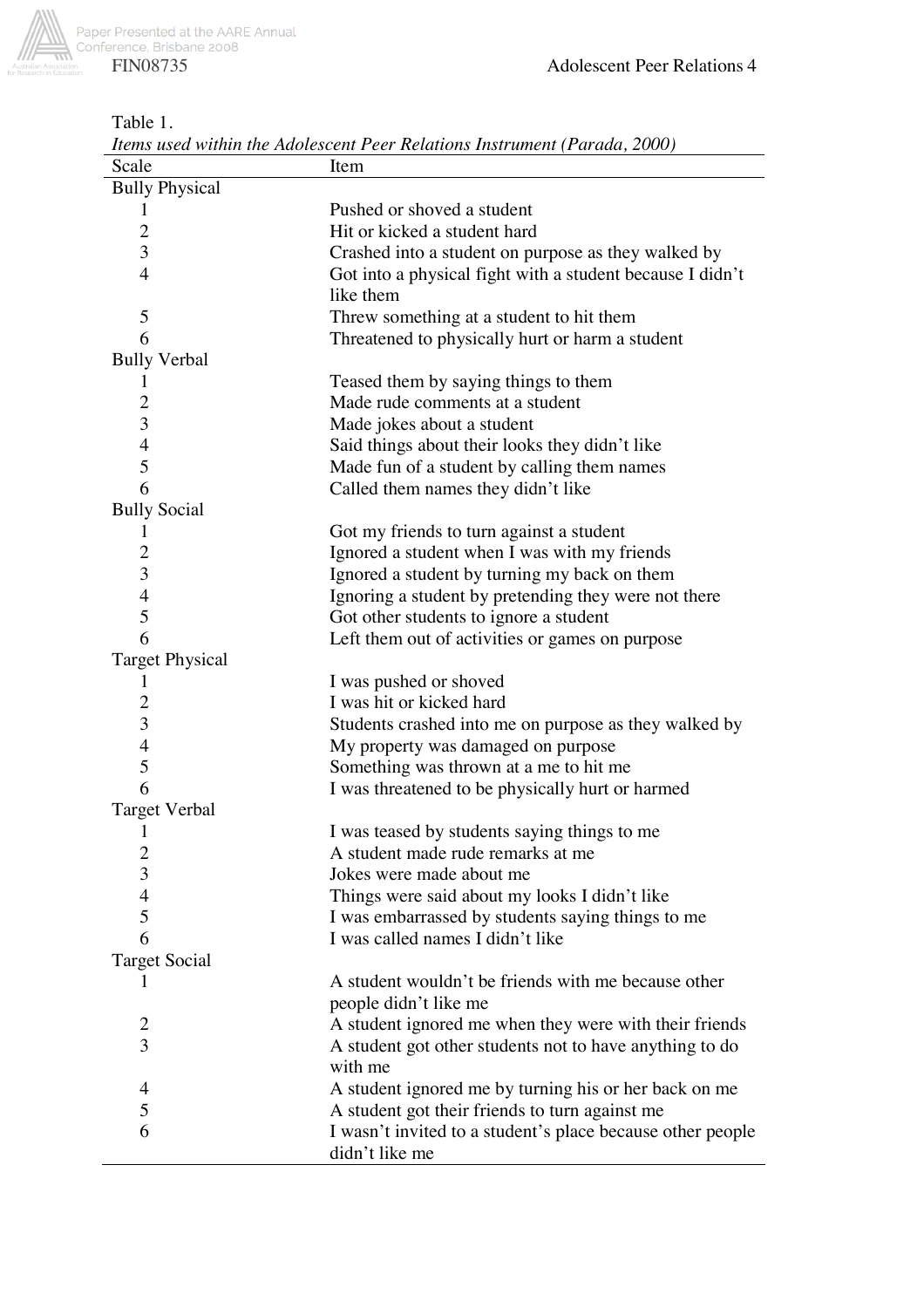

### *Data Analysis Procedures*

Evident in school bullying literature is the lack of scrutiny of instruments that measure bullying and victimisation. Marsh (e.g., Marsh, Martin, & Hau, in press) recommends the use of psychometric analysis which assesses first- and higher order factor structures of new or modified instruments. Accordingly, this will be achieved here using CFA. Item parcelling (with two to three items per parcel) was conducted due to the small sample size and the nonnormal trend of the data (Hau & Marsh, 2004), with each latent variable consisting of two to three indicator parcels.

Confirmatory factor analysis (CFA) of the APRI was conducted with LISREL 8.54 (Joreskog, & Sorbom, 1993) using maximum likelihood estimation (Byrne, 1998). EM was used to deal with missing data. Moreover, SPSS 10.0 (Hills, 2002) was used to conduct reliability measures for scale score factors confirmed for both instruments. For the CFA, a very restrictive a priori model was tested in which each variable for each instrument was constrained to load on only the one factor that it was intended to measure, while all other loadings were forced to be zero. The goodness of fit (Marsh, Balla & Hau, 1996; Marsh, Balla & MacDonald, 1988) was tested using the Tucker-Lewis index (TLI), the Comparative Fit Index (CFI), the Root Mean Square Error of Approximation (RMSEA) and chi-square  $(χ<sup>2</sup>)$ . The TLI and CFI vary along a 0-to-1 continuum to explain the % of covariance that can be elucidated among the variables, showing acceptable fits when greater than .90, and excellent fits when greater than .95 (Bentler, 1990). The RMSEA should be less than .05 to indicate a close fit, and less than .08 to reflect a reasonable fit. Additionally, parameter estimates and correlations between variables complement goodness of fit indices to confirm strong independent factor structures.

#### **Results and Discussion**

#### *CFA and Internal Consistency: First-Order Factor Structure*

First-order CFA was conducted on responses to the APRI. CFA of the APRI responses revealed strong factor loadings ( $p < .001$ ) of all items onto their respective factors, ranging from .56 to .83 (see Table 2 for factor loadings, factor correlations, and Cronbach's alpha reliability ratings). As expected, correlations among factors indicated that among the bullying scales (ranging from .78 to .88,  $p < .001$ ) and among the victimization scales (ranging from .79 to .84,  $p < .001$ ) were all high, suggesting the possibility of second order Bully and Target factors. Importantly, the significantly positive (but small) correlations between victimization and bullying behaviours (ranging from .24 to .39,  $p < .001$ ) demonstrated that participating in bullying behaviours is also associated with being a target of bullying.

The model resulted in a good fit to the data:  $TLI = .98$ ,  $CFI = .99$  which suggests 98% of the covariance can be explained among the variables. Further indications of a good fit were found with low errors in approximation of the population (RMSEA = .043) and a  $\chi^2$  of 1542.46 (*df* = 579).

Reliabilities of each of the six first-order a priori factors were acceptable. The Bullying factors (Bullying Physical, Bullying Verbal, Bullying Social) had alpha coefficients ranging from .81 to .89 (median = .82), as did the Target factors (Target Physical, Target Verbal, Target Social) where alphas ranged from .85 to .90 (median = .89).

These parameter estimates and goodness of fit indexes together with the internal consistency reliabilities provide support for the first-order a priori 6-factor, 36-item APRI (Bullying Physical, Bullying Verbal, Bullying Social, Target Physical, Target Verbal, Target Social).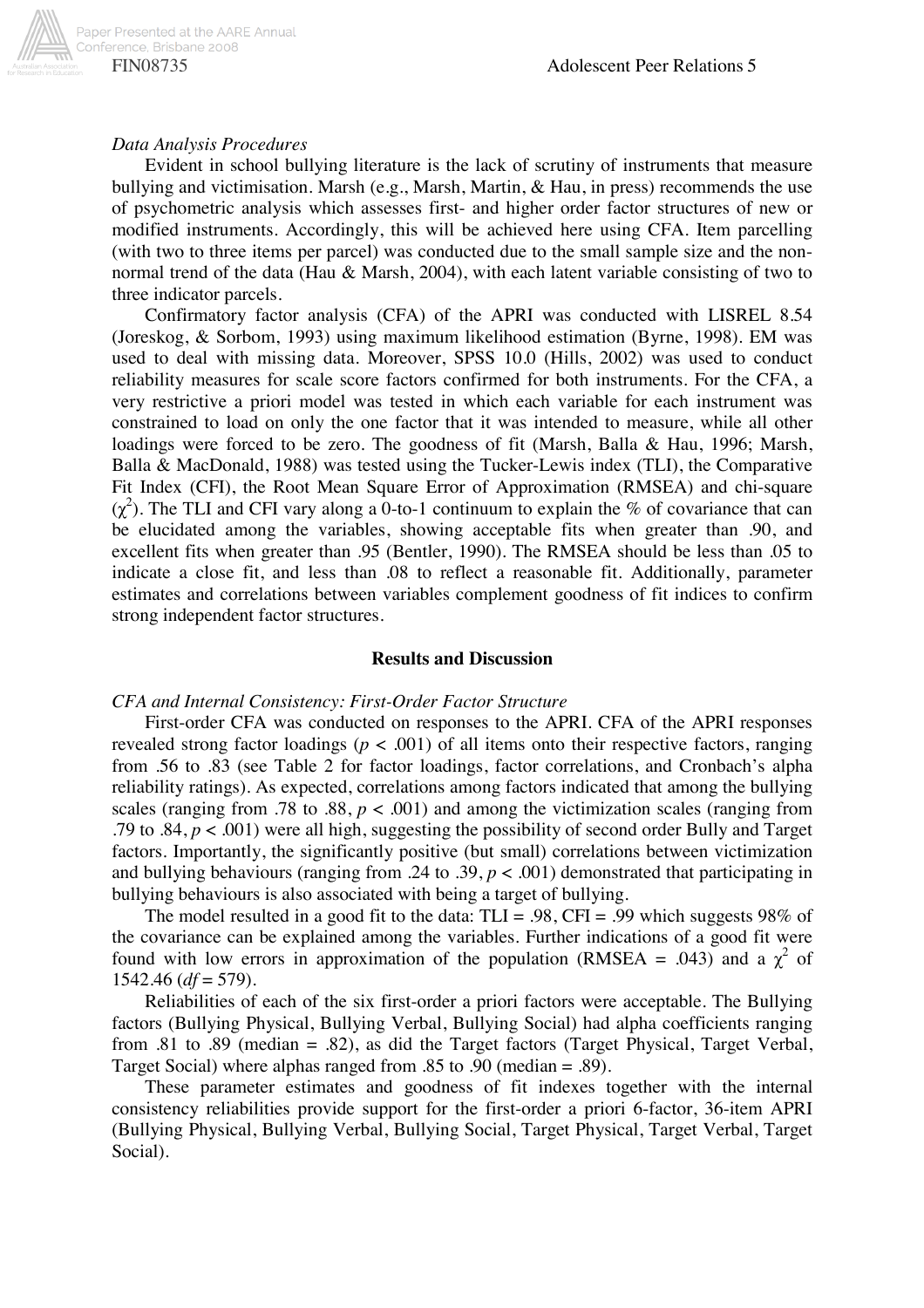

# Table 2.

|                                                                                                      | <b>Bully</b> |        |        | Target   |        |        |          |  |
|------------------------------------------------------------------------------------------------------|--------------|--------|--------|----------|--------|--------|----------|--|
| Variables                                                                                            | Physical     | Verbal | Social | Physical | Verbal | Social | $\alpha$ |  |
| <b>Factor Loadings</b>                                                                               |              |        |        |          |        |        |          |  |
|                                                                                                      |              |        |        |          |        |        |          |  |
| Items                                                                                                |              |        |        |          |        |        |          |  |
| $\mathbf{1}$                                                                                         | .66          | .71    | .56    | .71      | .78    | .74    | .82      |  |
| $\overline{c}$                                                                                       | .66          | .80    | .69    | .65      | .80    | .75    | .89      |  |
| $\overline{3}$                                                                                       | .65          | .74    | .71    | .69      | .76    | .81    | .81      |  |
| $\overline{4}$                                                                                       | .64          | .70    | .64    | .67      | .77    | .76    | .85      |  |
| 5                                                                                                    | .63          | .83    | .61    | .72      | .71    | .82    | .90      |  |
| 6                                                                                                    | .67          | .80    | .66    | .76      | .80    | .68    | .89      |  |
| <b>Factor Correlations</b>                                                                           |              |        |        |          |        |        |          |  |
| B. Phys                                                                                              | 1.00         |        |        |          |        |        |          |  |
| B. Verb                                                                                              | .88          | 1.00   |        |          |        |        |          |  |
| B. Soc                                                                                               | .79          | .78    | 1.00   |          |        |        |          |  |
| V. Phys                                                                                              | .39          | .35    | .28    | 1.00     |        |        |          |  |
| V. Verb                                                                                              | .30          | .33    | .24    | .83      | 1.00   |        |          |  |
| V. Soc                                                                                               | .24          | .24    | .28    | .79      | .84    | 1.00   |          |  |
| Second-order Factor Loadings                                                                         |              |        |        |          |        |        |          |  |
| <b>Bullying</b>                                                                                      | .94          | .93    | .84    |          |        |        | .93      |  |
| Target                                                                                               |              |        |        | .89      | .84    | .89    | .94      |  |
| Second-order Factor Correlations                                                                     |              |        |        |          |        |        |          |  |
| <b>Bully</b>                                                                                         | 1.000        |        |        |          |        |        |          |  |
| Target                                                                                               | .36          | 1.000  |        |          |        |        |          |  |
| <i>Note</i> . $\alpha$ = Cronbachs alpha; B. Phys = Physical Bullying; B. Verb = Verbal Bullying; B. |              |        |        |          |        |        |          |  |

*Factor Loadings, Factor Correlations and Cronbach's Alpha Reliabilities of the First- and Second Order APRI Instrument Measuring Bullying and Victimisation* 

Soc = Social Bullying; V. Phys = Physical Target; V. Verb = Verbal Target; V. Soc = Social Target.

# *Second Order Hierarchy*

The second order factor structure of the 36 items comprising the APRI (see Figure 1), posited two second order factors: a second order Bully factor (defined by the first-order Bullying Physical, Bullying Verbal, Bullying Social factors) and a second order Victim factor (defined by the first-order Target Physical, Target Verbal, Target Social factors).

As expected, the second order model resulted in a slightly smaller but still excellent fit to the data than the first-order model (TLI = .98, CFI = .99, RMSEA = .044) and with a welldefined factor structure. Parameter estimates (see Table 2) demonstrated that the first-order factors substantially loaded onto the two second order factors (Bullying: ranging from .84 to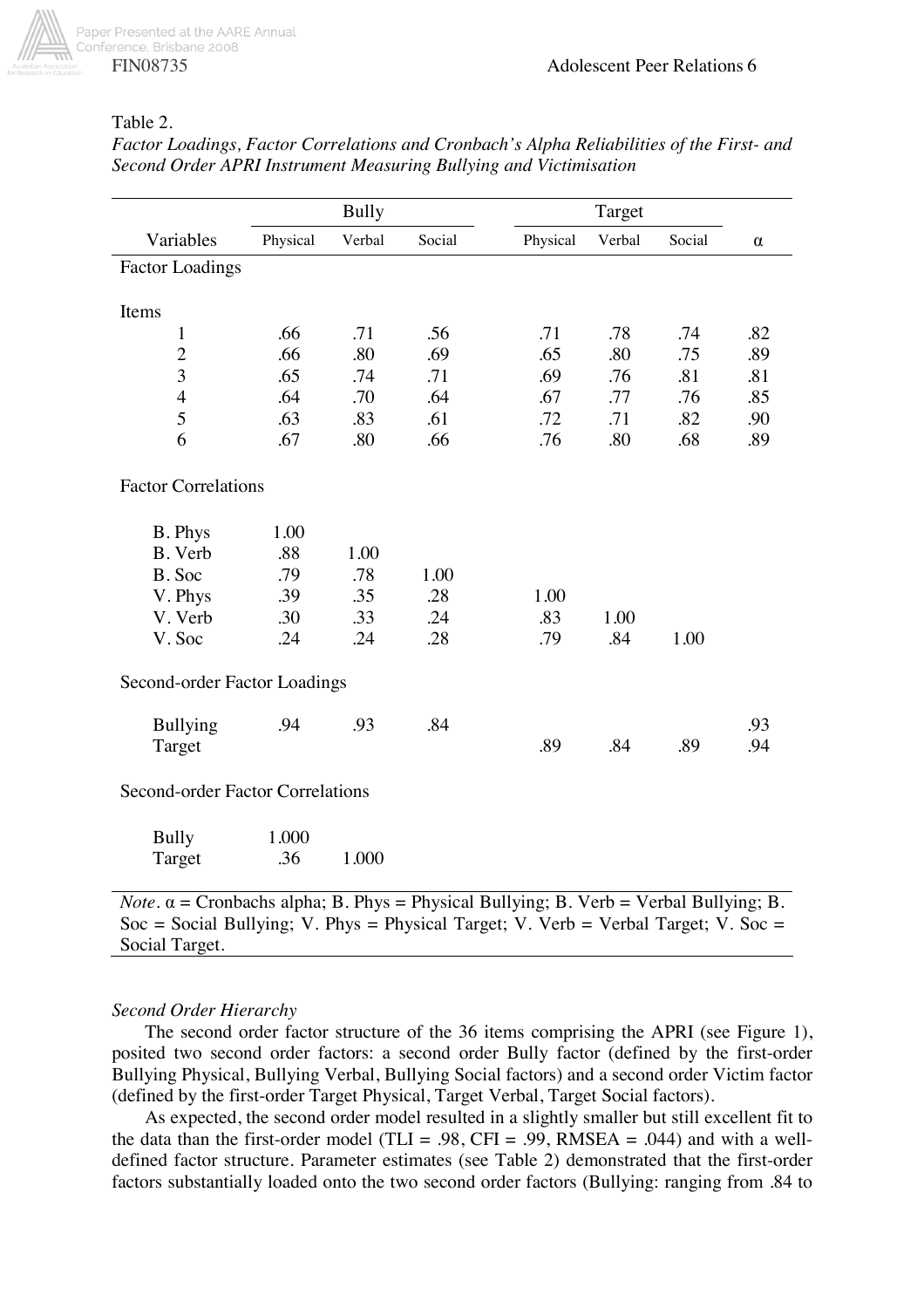.94, median = .93; Target: ranging from .89 to .94, median = .89; *p* < .001). The correlation between these second order Bullying and Target factors (*r* = .36; see Table 2) was consistent with results based on the first-order factor structure. These results support the a priori second order factor structure consistent with the design of the instrument. Internal consistencies for the second order two-factor Bullying and Target subscales were also acceptable (alpha coefficient of Bullying = .93, Target = .94).

Strong psychometric qualities were found for the APRI. The strong first-order a priori 6 factor structure of the APRI as well as the acceptable second order two-factor structure (Bullying, Target), illustrate the flexibility of this instrument which can be used for analysis of (a) different types of bullying and being targeted (Bullying Physical, Bullying Verbal, etc.); as well as (b) overall bullying and experiences of being targeted (i.e., Bullying, Target). Importantly, this investigation is one of a few assessing the psychometric structure of a measure of bullying for pre-adolescent children. This is a potentially important contribution to bullying theory, research, and practice.



*Figure 1.* Second order hierarchical model of APRI to measure the three types of bullying and being bullied as well as global bullying and global target constructs

# **Summary and Implications**

This research has drawn on advanced analytical techniques to conduct confirmatory factor analysis. This investigation would be further enhanced with tests for psychometric invariance across critical groups for both the first- and second order factor structures. Overall, this study did find strong support for the use of the APRI to be used with Year 5 and 6 primary age students as both a measure of the types of bullying as well as a measure of total bullying and experiences of being bullied.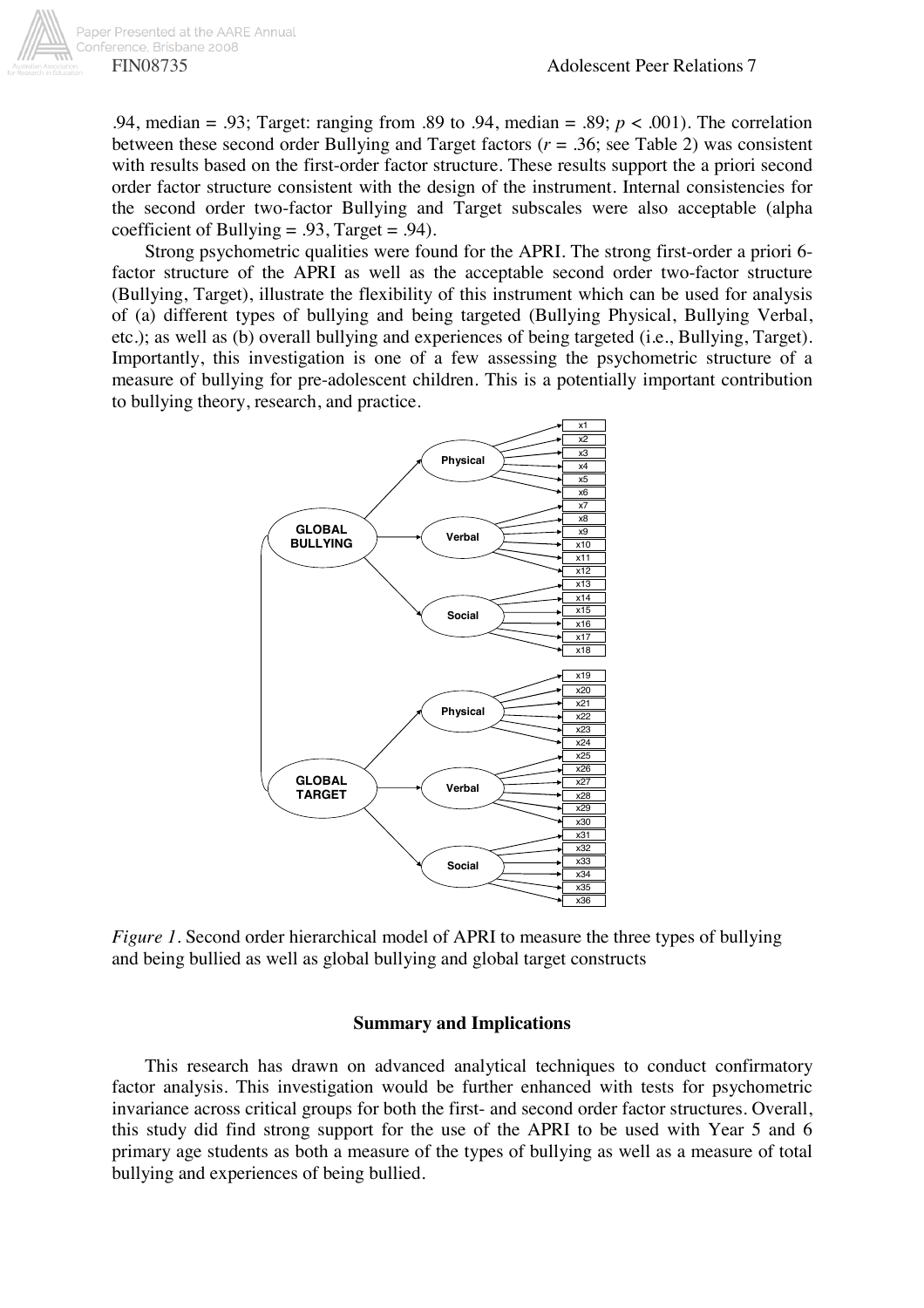

# **References**

- Bentler, P. M. (1990). Comparative fit indices in structural models. *Psychological Bulletin, 107*, 238-246.
- Björkqvist, K., Lagerspetz, K. M. J., & Kaukiainen, A. (1992). Do girls manipulate and boys fight? Developmental trends in regard to direct and indirect aggression. Aggressive Behavior, 18, 117-127.
- Byrne, B. M. (1998). Structural equation modelling with LISREL, PRELIS, and SIMPLIS: Basic concepts, applications and programming. Mahwah, NJ: Erlbaum.
- Craven, R., & Parada, R. (2002). Beyond Bullying Secondary Schools Program: Consultant's handbook. Publication Unit, Self-concept Enhancement and Learning Facilitation (SELF) Research Centre, University of Western Sydney.
- Crick, N. R., Nelson, D. A., Morales, J. R., Cullerton-Sen, C., Casas, J. F., & Hickman, S. E. (2001). Relational victimisation in childhood and adolescence: I hurt you through the grapevine. In J. Juvonen, A. Nishina, & S. Graham (Eds.), Peer harassment in school: the plight of the vulnerable and victimized (pp. 196-214). New York: Guilford.
- Hau, K.T. & Marsh, H.W. (2004). The use of item parcels in structural equation modelling: Nonnormal data and small sample sizes. British Journal of Mathematical and Statistical Psychology, 57, 327–351.
- Hills, A. M. (2002). Foolproof guide to statistics using SPSS. {On-line}. World Wide Web: http://www.uws.edu.au/learn/psychology/hills/statistics.htm
- Joreskog, K. G., & Sorbom, D. (1996). LISREL 8: Structural equation modelling with the SIMPLIS command language. Chicago: Scientific Software International.
- Lowenstein, L. F. (1977). Who is the bully? Home and School, 11, 3-4.
- Marsh, H. W., Balla, J R., & Hau, K. T. (1996). An evaluation of incremental fit indices: A clarification of mathematical and empirical processes. In G. A. Marcoulides & R. E. Schumacker (Ed.), Advanced structural equation modeling: Issues and techniques (pp. 315-353). Hillsdale, NJ: Erlbaum.
- Marsh, H. W., Balla, J, & McDonald, R. P. (1988). Goodness of fit in confirmatory factor analysis: The effect of sample size. Psychological Bulletin, 103, 391-410.
- Marsh, H. W., Martin, A. J., & Hau, K-T. (2006). A Multiple Method Perspective on Selfconcept Research in Educational Psychology: A Construct Validity Approach. In M. Eid & E. Diener (Eds.), Handbook of Multimethod Measurement in Psychology (pp. 441-456). American Psychological Association: Washington DC.
- Marsh, H. W., Parada, R. H., Craven, R. G., & Finger, L. (2004). In the looking glass: A reciprocal effects model elucidating the complex nature of bullying, psychological determinants and the central role of self. In C. S. Sanders & G. D. Phye (Eds.), Bullying, Implications for the classroom: What does the research say? (pp. 63-107). Orlando, FL: Academic Press.
- Parada, R. (2000). Adolescent Peer Relations Instrument: A theoretical and empirical basis for the measurement of participant roles in bullying and victimisation of adolescence: An interim test manual and a research monograph: A test manual. Publication Unit, Self-concept Enhancement and Learning Facilitation (SELF) Research Centre, University of Western Sydney.